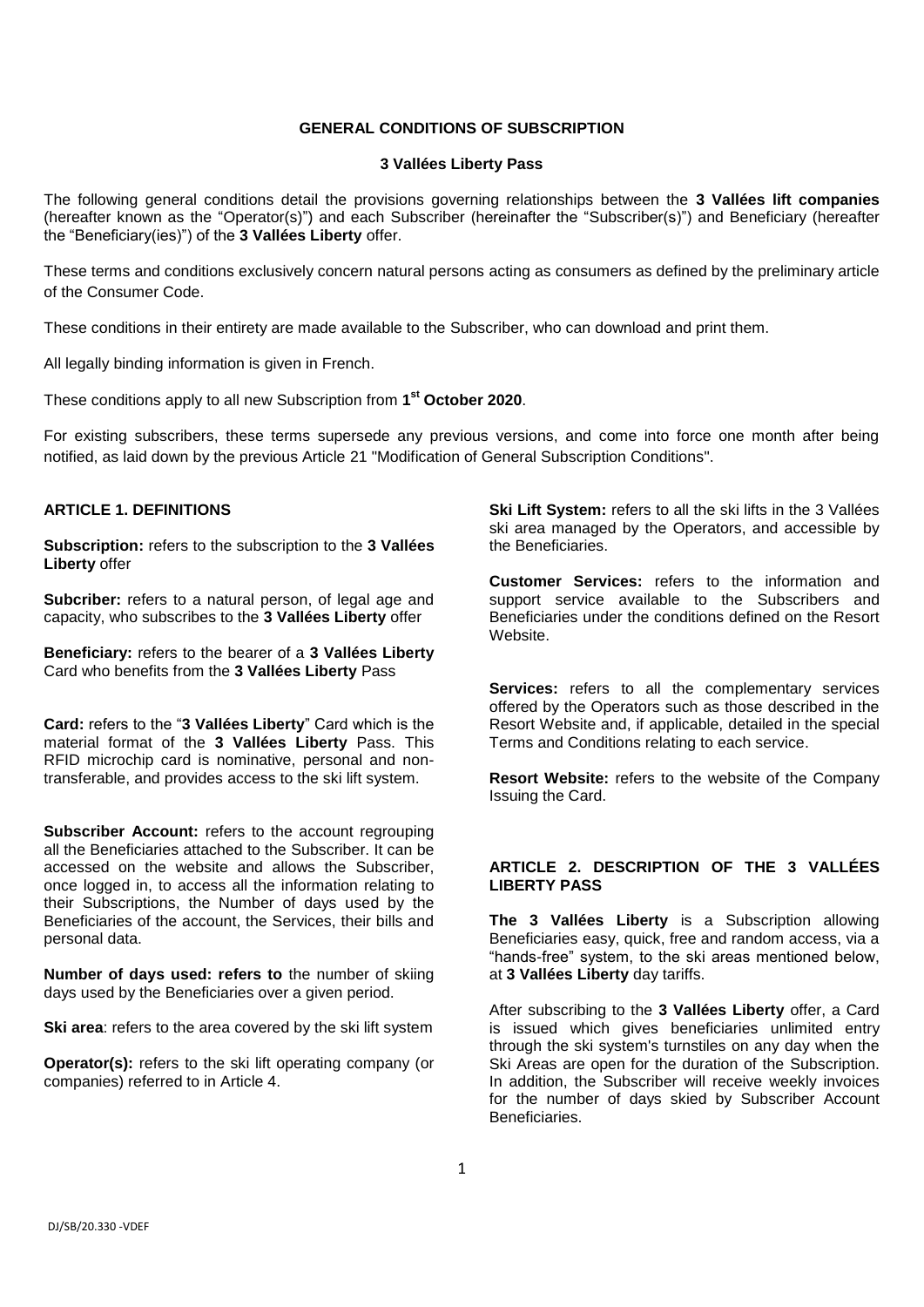### **ARTICLE 3. ISSUING COMPANY**

The Company selling the Card is hereinafter referred to as the Issuing Company.

### **ARTICLE 4. THE 3 VALLÉES SKI AREAS SKI LIFT SYSTEM**

The Card allows free access to all ski lifts in Ski Areas of the following Operators, on whose behalf the Issuing Company sells ski lift tickets in its name and whose address is:

- **La Société des 3 Vallées Courchevel–La Tania (S3V Courchevel-La Tania**), a Limited Company with a Board of Directors and Supervisory Board, with a capital of €73,865,940, registered with the Chambéry Trade and Companies Register under no. 429 852 668, and whose head office is at La Croisette 73120 Courchevel,
- Intra-community VAT number: FR52429852668
- Phone number: +33 (0) 4 79 08 20 00
- Email: contact@s3v.com
- Correspondence address (if different from head office): La Croisette - BP 40 - 73122 COURCHEVEL Cedex
- In accordance with the conditions of Article L220-1 of the French Insurance Code, we have a Professional Liability Insurance policy with AXA - Jean-Marc Belli Firm - BP 245 - 73002 CHAMBERY CEDEX

Registered at ORIAS as an Intermediary Insurance Agent under the number 18001185 (www.orias.fr),

Ski Lift operating company for the Courchevel Valley Ski Area.

- **La Société des 3 Vallées Mottaret (S3V Mottaret**), a Limited Company with a Board of Directors and Supervisory Board, with a capital of €73,865,940, registered with the Chambéry Trade and Companies Register under no. 429 852 668, and whose head office is at La Croisette 73120 Courchevel,
- Intra-community VAT number: FR52429852668
- Phone number: +33 (0) 4 79 08 20 00
- Email: contact@s3v.com
- Correspondence address (if different from head office): La Croisette - BP 40 - 73122 COURCHEVEL Cedex
- In accordance with the conditions of Article L220-1 of the French Insurance Code, we have a Professional Liability Insurance policy with

AXA - Jean-Marc Belli Firm - BP 245 - 73002 CHAMBERY CEDEX

Registered at ORIAS as an Intermediary Insurance Agent under number 17007353 (www.orias.fr),

Ski Lift operating company for the Mottaret Ski Area

- **La Société d'Exploitation de la Vallée des Belleville** (SEVABEL) a Simplified stock company, with a capital of  $\epsilon$  3,235,500 and whose head office is at Saint Martin de Belleville – 73440 Les Menuires, registered with the Chambéry Trade and Companies Register under no. B 353 065 964.
- Intra-community VAT number: FR02 353 064 964 0010
- Phone number: +33 (0)4 79 00 62 75
- Email: sevabel@compagniedesalpes.fr
- In accordance with the conditions of Article L220-1 of the French Insurance Code, we have a Professional Liability Insurance policy with Allianz Iard - 1, Cours Michelet - CS 30051 – 92076 PARIS LA DEFENSE Cedex
- Registered at ORIAS as an Intermediary Insurance Agent under number 17007391 (www.orias.fr),Ski Lift operating company for the Les Menuires - Saint Martin de Belleville Ski Area.
- **MERIBEL ALPINA**, a Simplified stock company, with a capital of €3.287,169 registered with the Chambéry Trade and Companies Register under no. B 075 520 064, and whose head office is at Méribel les Allues 73550.
- Intra-community VAT number: FR20075520064
- Phone number: +33 (0)4 79 08 65 32
- Email: contact@meribel-alpina.com
- Correspondence address : Méribel Alpina, 350 Route de Mottaret, 73550 Méribel, France
- In accordance with the conditions of Article L220-1 of the French Insurance Code, we have a Professional Liability Insurance policy with Allianz Iard - 1, Cours Michelet - CS 30051 – 92076 PARIS LA DEFENSE Cedex.
- Registered at ORIAS as an Intermediary Insurance Agent under number 17007390 [\(www.orias.fr\)](http://www.orias.fr/),
- Ski Lift operating company for the Méribel ski area.
- **La Société d'Exploitation des Téléphériques Tarentaise et Maurienne (SETAM)** a Limited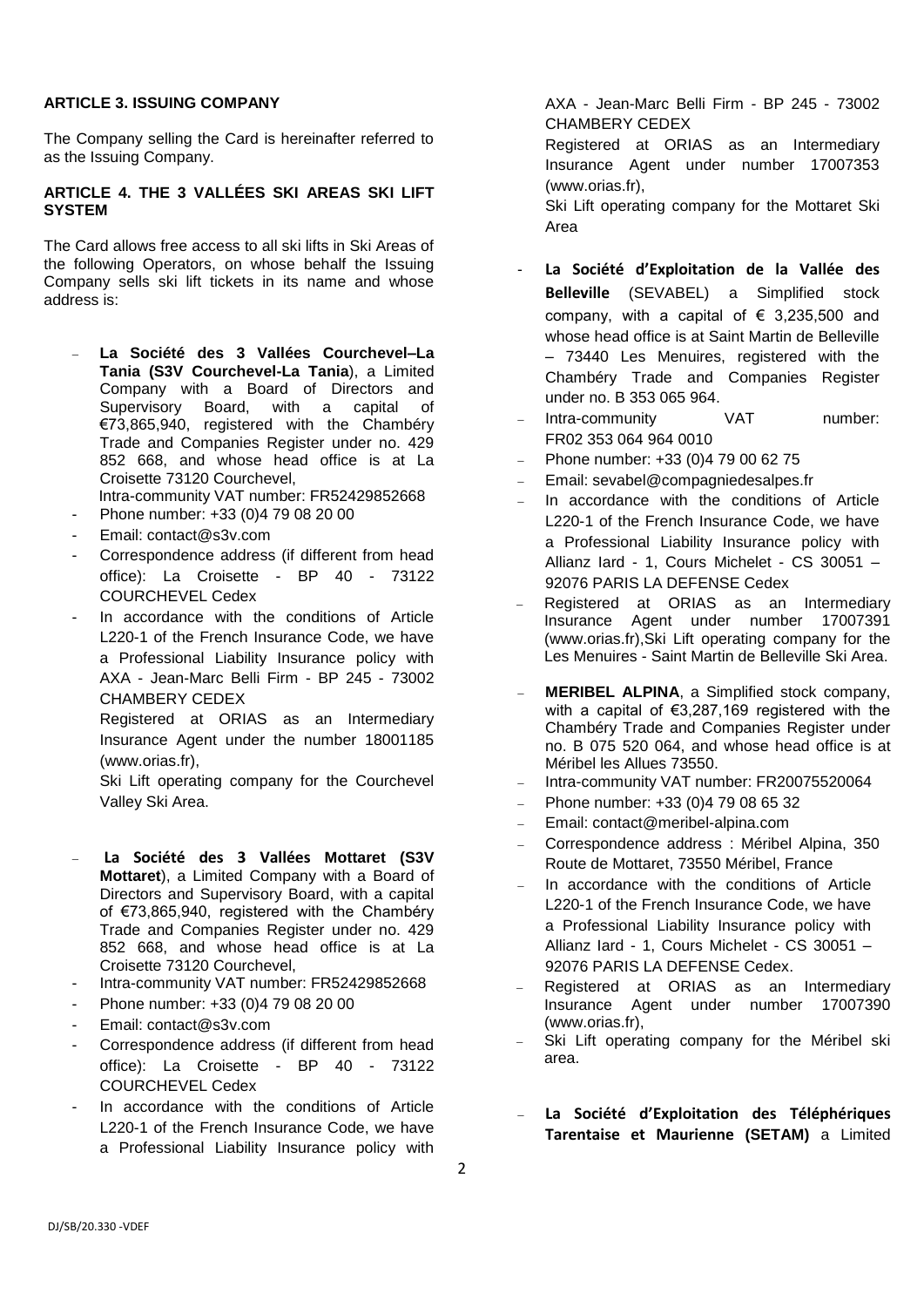Company with a Board of Directors, with a capital of €4,441,905 and whose head office is at 243 rue de la Lombarde, Val Thorens, 73440 Les Belleville, registered with the Chambéry Trade and Companies Register under no. B 776 220 584.

- Intra-community VAT no: FR30 776 220 584
- Phone number: +33 (0)4 79 00 07 08
- Email: forfaitinternet@valthorens.com
- In accordance with the conditions of Article L220-1 of the French Insurance Code, we have a Professional Liability Insurance policy with: ALLIANZ immeuble La Résidence N° 2 Z BP 64 73123 COURCHEVEL Cédex.
- Registered at ORIAS as an Intermediary Insurance Agent under the number 18001208 [\(www.orias.fr\)](http://www.orias.fr/).
- Ski Lift operating company for the Val Thorens Ski Area (excluding Orelle).
- **The Orelle Cable Car Company (STOR)** a Limited Company with a Board of Directors and Supervisory Board with a capital of €780,000 and whose head office is at Francoz - 73140 Orelle, registered with the Chambéry Trade and Companies Register under no. 402 811 061.
- Intra-community VAT number: FR 17 402 811 061
- Phone number: +33(0)4 79 56 88 01
- Email: info@orelle.net
- In accordance with the conditions of Article L220-1 of the French Insurance Code, we have a Professional Liability Insurance policy with: ALLIANZ immeuble La Résidence N° 2 Z BP 64 73123 COURCHEVEL Cédex.

Registered at ORIAS as an Intermediary Insurance Agent under number 17007386 (www.orias.fr),

Ski Lift operating company for the Orelle Ski Area (excluding Val Thorens).

It is thus specified that the Ski Areas relevant to the Card are:

- The Courchevel Valley ski area operated by S3V Courchevel-La Tania
- The Méribel Valley ski area (Méribel + Méribel Mottaret) jointly operated by S3V Mottaret and Méribel-Alpina
- The Les Menuires St Martin ski area operated by SEVABEL
- The Val Thorens-Orelle ski area jointly operated by SETAM and STOR
- Les 3 Vallées ski area jointly operated by S3V Courchevel-La Tania, S3V Mottaret, Méribel Alpina, SEVABEL, SETAM and STOR

The ski area limits are specified on the ski slope maps published by each ski lift company.

#### **ARTICLE 5. SUBSCRIPTION**

The Card is issued by the Issuing Company on the resort website only.

Subscriptions are taken out by the Subscriber on behalf of a Beneficiary; the Subscriber him/herself may be the Beneficiary. The Subscriber may take out several subscriptions for several Beneficiaries, with a maximum of six (6) Subscriptions.

The Issuing Company, as an Intermediary Insurance Agent, also offers the Subscriber a "Carré Neige" insurance policy in addition to its Subscription. This contract is subject to insurance conditions that can be consulted and downloaded either directly from the www.carreneige.com website or from the hyperlink on the Resort Website.

By taking out a Subscription, the Subscriber declares he or she accepts these general conditions of Subscription as well as the Operators' general terms and conditions for ski lift tickets.

A Subscriber who already has a Subscription from one of the Operators mentioned in Article 4 cannot subscribe to a new Subscription.

To order a Card, the subscriber must:

- 1. Go to the Resort Website;
- 2. Click on "Subscribe online/New subscription";
- 3. Enter the number of skiers in order to specify the number of Subscriptions they wish to subscribe to;

4. Click on "Continue" and then specify if he/she would like to take Carré Neige day insurance for each Subscription;

5. Check the basket and click on the validation button;

6. Create a user account or log in to an existing user account;

7. Fill in the postal and telephone numbers of the creator of the user account (unless you already have an account), and click on the validation button;

8. Give the surname, first name, date of birth and photo of the Subscriber(s), and click on the validation button;

9. Choose how to receive the 3 Vallées Liberté card (send by mail or pick up in situ), and click on the validation button;

10. Read the General Conditions and tick the box to signify acceptance of the Subscriptions, click on "Validate - Pay";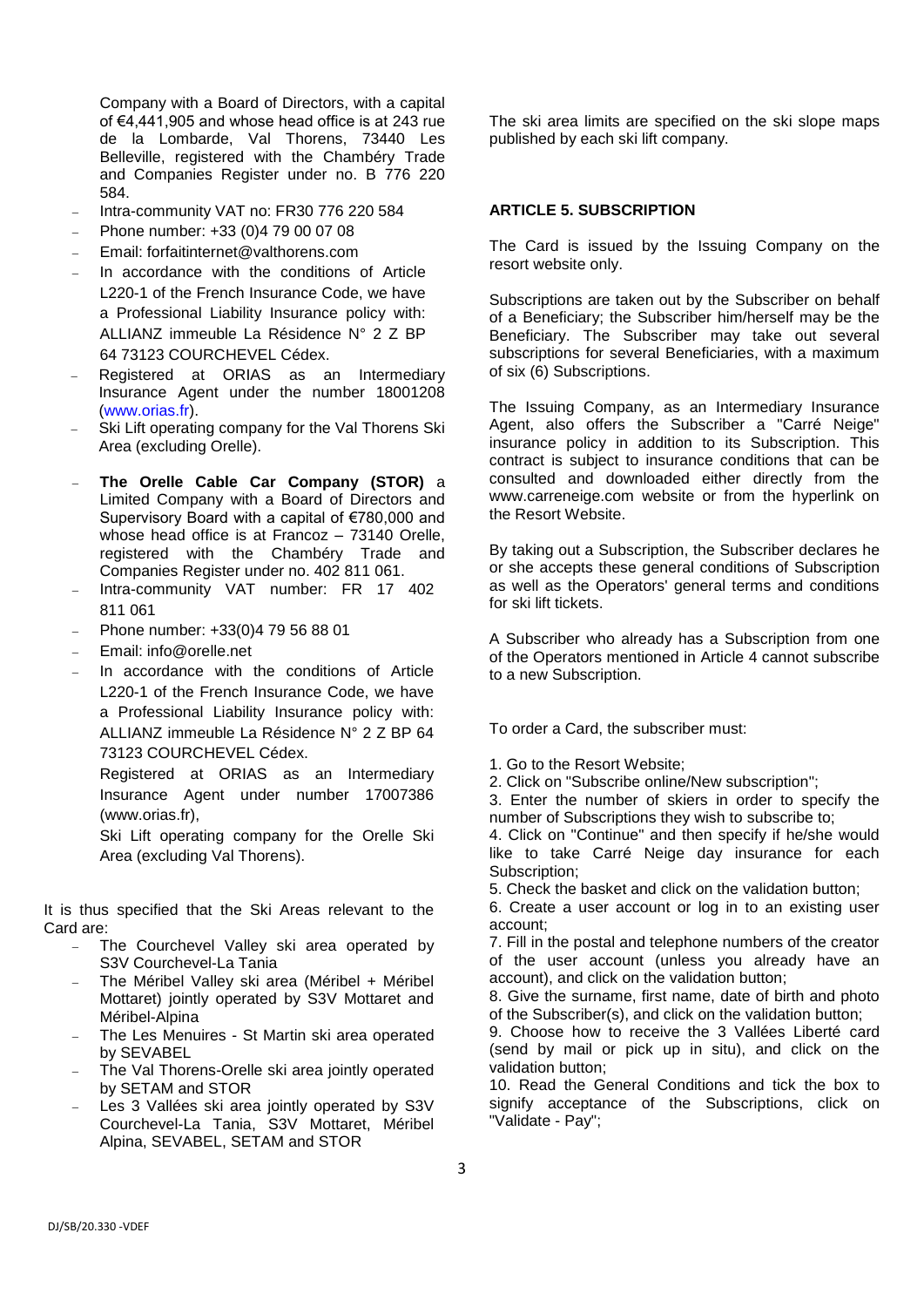11. Enter the bank details on the secure site of the payment provider to validate the order.

The Subscriber can check their order's details and the final cost, and correct any errors, before confirming and accepting the order.

Ordering a card may be done in French or English.

**The Issuing Company is free to refuse a Subscription application for a legitimate reason, such as known insolvency or the cancellation of a previous Subscription by one of the companies mentioned in Article 4 for fraud or non-payment.**

The Subscriber is invited to keep a copy of their order confirmation, as well as of these general terms and conditions (either in electronic or paper format).

Once the Subscriptions and their payment have been validated, the Issuing Company will send the Subscriber a welcome e-mail informing them:

- o that their invoice is available in their dedicated area,
- o of the date that the Card will be sent by post (maximum 12 working days following Subscription) or of when the Card(s) will be available in one of the Issuing Company's **3 Vallées Liberty** sales points. N.B.: If the Card is sent by post, delivery charges will apply; delivery charges can be found on the Resort Website.

# **ARTICLE 6. NO RIGHT TO WITHDRAW**

Subscription is not subject to the application of the right to withdraw provided for in articles L.221-18 onwards of the French Consumer Code on Distance Selling.

# **ARTICLE 7. SUBSCRIPTION VALIDITY PERIOD**

Subscription is taken out for a period from 1 November of year *n*, to 31st October of *n*+1, regardless of the subscription date.

The Subscription is renewed by tacit agreement under the tariff conditions on the day of renewal. The Subscriber will be informed by e-mail, 1 month before their Subscription(s) expiry date(s), of the conditions that apply to the Subscription renewal(s). The Subscriber will then have until 31 October of the current year to give notice that they wish not to renew, The Subscriber will have direct access to the cancellation on their account and may partially or completely cancel their Subscription up until 31 October.

**If no notification is received from the Subscriber, Subscription(s) will renew automatically each year for a period of 12 months from 1 November.**

Payment for Subscription renewal(s) is due on 1 November each year.

### **Compulsory reproduction of Article L. 215-1 of the French Consumer Code:**

*"For service contracts concluded for a fixed term with a tacit renewal clause, the service provider shall inform the consumer in writing, by nominative letter or by email, three months at the earliest, and one month at the latest, before expiry of the period during which renewal can be declined, of the option to refrain from renewing a contract with a tacit renewal clause that he/she has entered into. This information, provided in clear and intelligible terms, indicates in a clear text box the date of termination.*

*When such information has not been sent to him pursuant to the provisions of the first paragraph, the consumer is free to terminate the contract at any time on or after the renewal date. Any advances made after the last renewal date or, in the case of open-ended contracts, after the date on which the initial fixed-term contract was converted, shall be reimbursed within thirty days of the cancellation date, after deduction of the sums corresponding to performance of the contract up to that date. The provisions of the present article shall apply without prejudice to those which make certain contracts legally subject to special rules relating to consumer information."*

Article L. 215-3 of the Consumer Code: "*The provisions of this Chapter shall also apply to contracts concluded between professionals and non-professionals.*"

Article L. 241-3 of the Consumer Code: "*Where the professional has not repaid under the conditions laid down in Article L. 215-1, the sums due shall bear interest at the legal rate.*"

# **ARTICLE 8. TARIFFS AND MEANS OF PAYMENT**

### **8.1. Tariffs**

Each Card issued will result in payment of a Subscription fee. The relevant amount is available on the Resort's website.

Depending on the Ski Areas used, during the winter season, the Subscriber may be invoiced the Ski Area tariffs under the following conditions, based on the public one-day adult tariff published on the websites of the resorts concerned: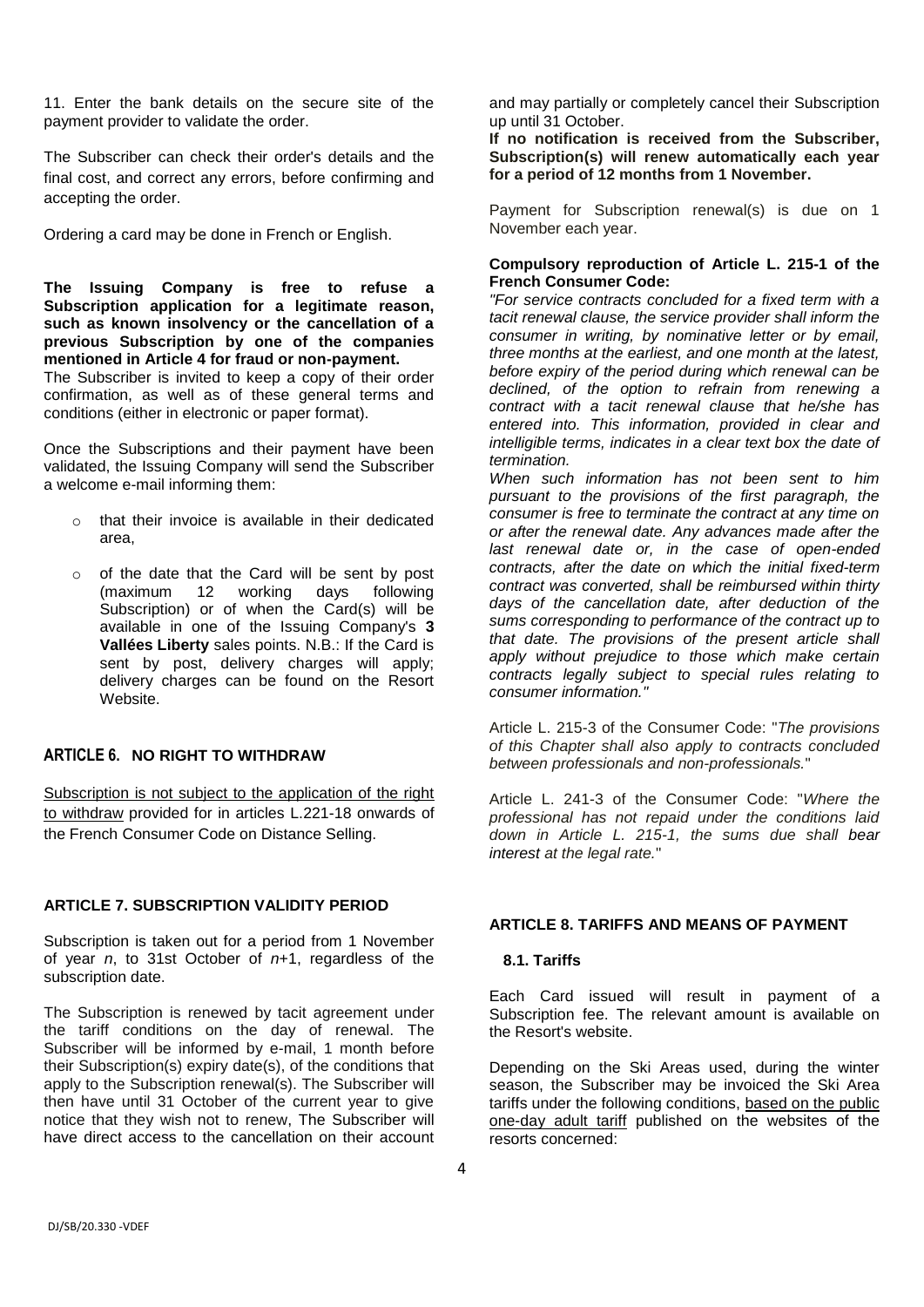- Courchevel Valley 1 day ski pass -10% (invoiced by S3V) if all the passages registered are within the Courchevel Valley.

- Méribel Valley 1 day ski pass -10% (invoiced by Méribel-Alpina or S3V if all the passages registered are within the Méribel.

- Les Menuires-St Martin 1 day ski pass -20%, exceptional reduction Les Menuires-St Martin 1 day ski pass -50% on Saturdays (invoiced by the SEVABEL) if all the passages registered are within Les Menuires-Saint Martin de Belleville.

- Val Thorens-Orelle 1 day ski pass -15% (invoiced by SETAM or STOR) if all the passages registered are within Val Thorens-Orelle.

- 3 Vallées 1 day ski pass -10% (invoiced by the Company Issuing the Card either S3V, Méribel-Alpina, SEVABEL, SETAM or STOR) if passages were registered in at least 2 Valleys or with at least 2 different ski companies that are Subscribers of the 3 Vallées Liberty Card Issuing Company.

**Special reduction every Saturday throughout the season: -20% on the 3 Vallées one-day tariff.**

These tariffs correspond to the public one-day adult tariffs displayed in the ski pass offices of the ski lift system or 3 Vallées Operating companies and to which the discounts will be applied. This is a single tariff regardless of the beneficiary's age, which cannot be combined with reduced rates and, in particular children, senior or family rates.

In addition to the aforementioned conditions, ski passes for the 9th day of skiing are free, following which a free 1-day pass will be offered every 6 days. The countable days cannot be carried over to another winter season.

The **3 Vallées Liberty** day tariffs for the Ski area ski lifts are set by each of the Ski Lift operators and billed to the Subscriber according to tariff conditions applicable on the date that the pass is used.

These tarrifs and discounts may be modified when the Subsciption is renewed.

The Subscriber is informed that when a Beneficiary passes through a turnstile providing access to a Ski Area's ski lifts, they will be billed a **3 Vallées Liberty** day tariff, irrespective of the number of passages during that day.

The **"3 Vallées Liberty"** day tariff for the relevant Ski area is invoiced by the Operator of the ski area used, or,

for all ski areas jointly operated, by the Company issuing the Card.

All prices are given per day, in euros, inclusive of taxes, and are established based on taxes applicable on the date of Subscription and/or that the pass is used.

Any changes and/or variation in applicable taxes will be reflected in the tax-inclusive price for Subscription and Ski Days used by Beneficiaries from the date of any such change.

### **8.2. METHODS AND MEANS OF PAYMENT**

The Subscription fee and any fees resulting from Ski Area use by Beneficiaries, are payable by bank card. During the subscription process, the Subscriber will provide the details, i.e. card number, validity date and the security number, of the bank card to be used (**transactions take place on a secure website**). This payment order by bank card is given by the Subscriber for all payments as part of their **3 Vallées Liberty** subscription, both for its use and any additional Services. The information will be kept by the Issuing Company and/or Operators for future payments.

Debits will be made directly by each Operator, or via the online Payzen payment service.

The sums due are payable on the date indicated on the bill.

### **8.3. INVOICING AND SUBSCRIBER ACCOUNT**

The Issuing Company is responsible for invoicing and collecting Subscription payments.

The Ski Operator of the Area where Ski Days are registered will invoice and collect payments directly, as per the conditions set out in Article 4.

The Subscriber also recognises that invoices will be received by Operators other than the Issuing Company, depending on which Ski Area is used by the Beneficiary.

Each week, the Issuing Company and/or Operator(s) will establish the list of skiing days per Ski Area for that week used by Beneficiaries of the Subscriber's account, on the ski area. The calculation of the number of days skied per week is based on the **3 Vallées Liberty** tariff applicable for the Ski Area concerned, irrespective of the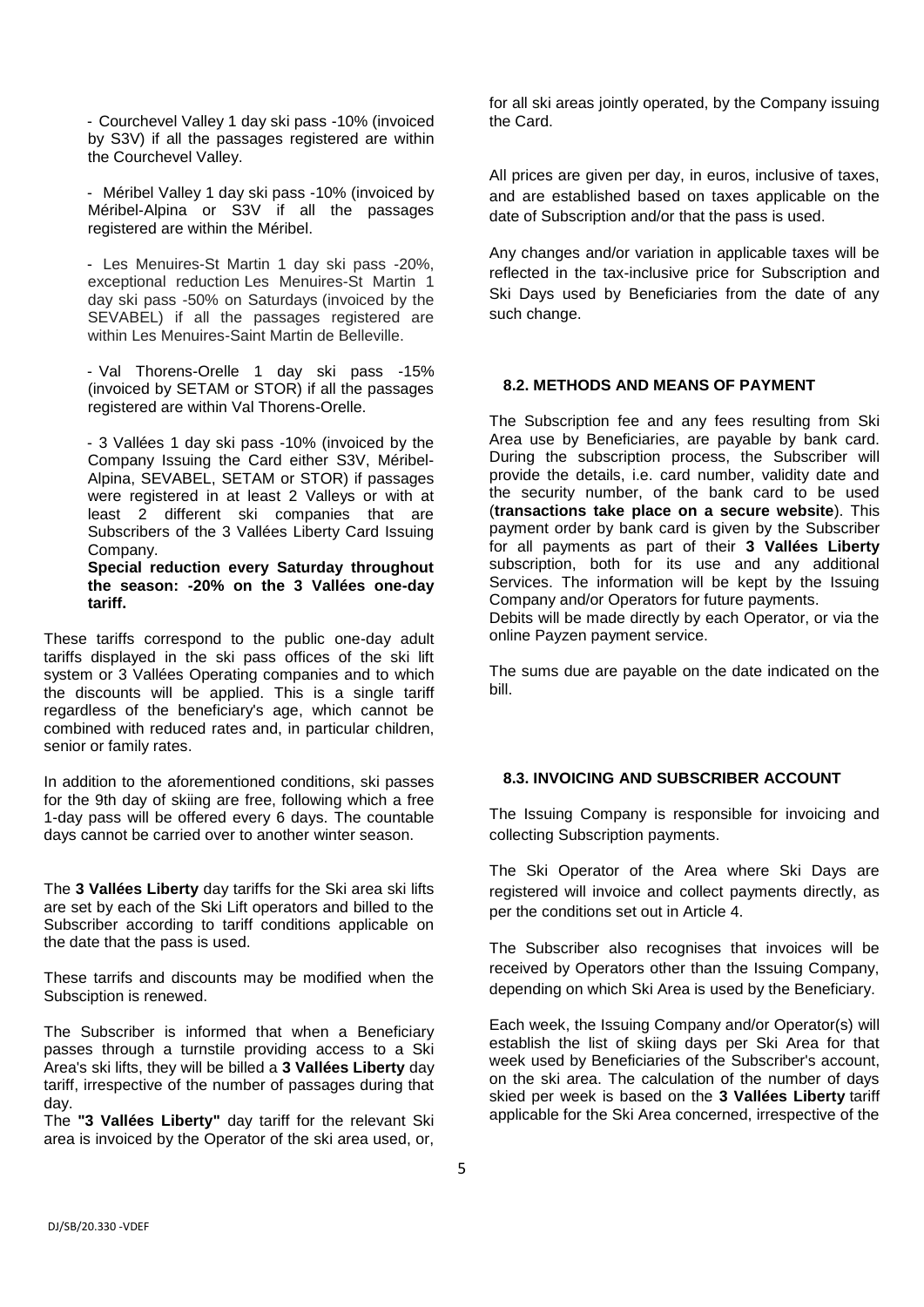number of passages and whether the Beneficiary has skied on all or part of the Ski Area.

The calculation of days sent by e-mail, will detail for each Beneficiary on the Subscriber's account:

- The date of the passage
- the corresponding amount

Based on the number of days skied each week the Issuing Company and/or the Operator(s) will invoice and debit the Subscriber's bank card of the sums due for the week. The Subscriber is considered as responsible for each of the Beneficiaries of their Subscriber Account and, where appropriate, for any other sums due by the Subscriber under the terms of their Subscription.

The invoice cannot be considered as a final invoice for the Beneficiaries passages on the Ski Areas ski lifts during the relevant period. Any skiing days omitted from this invoice will be invoiced later, within the limit of the winter season in question.

The number of skiing days recorded by the Issuing Company's and/or Operator's computer system, which serves as a basis for the invoice, is deemed correct.

The invoice will indicate:

- the price, with and without taxes
- the date of the invoice and the date of payment
- the ski area used by the Subscriber Account's **Beneficiaries**
- any other Services used;
- any possible indemnities, penalties or costs incurred under articles 8.4, 11 and 12.

The Subscriber authorises the Issuing Company and/or Operator(s) to send these bills electronically. The Subscriber will receive, in each electronic letter (e-mail) a reminder of the link to their Subscriber's Account where they may access the invoices which can then be printed or downloaded and saved.

The amount on the invoices will be debited from the Subscriber's bank card on a weekly basis.

### **8.4. NON-PAYMENT**

If the payment for an invoice is refused, the Issuing Company and/or Operator(s), where applicable, may reissue another invoice depending on the reason for refusal. In this case, the Subscriber will receive a formal notice by e-mail or post for the sums due. Late payment charges, equal to the legal interest rate on the date of the invoice, will be applicable from the date that the invoice is unpaid. These penalties will be added to the initial amount of the invoice.

Any non-payment will automatically, and without notice, lead to the suspension of the Card(s) of the Account until the full amount of sums is paid.

In addition, if the Subscriber does not pay the sums due within 15 days of formal notice, and has not informed the Issuing Company of any serious query relating to sums invoiced, the Subscription(s) of the Subscriber's Account will be cancelled without any further notice. Any skiing days not yet invoiced become immediately due.

Finally, the Subscriber declares to be aware that the Issuing Company is expressly mandated by each Operator for the purposes of proceeding in their name and on their behalf, for the amicable or judicial recovery of their debts.

# **ARTICLE 9. CONDITIONS OF USE FOR THE CARD**

The Card is non-reimbursable and non-exchangeable. The Card remains the exclusive property of the Issuing Company.

The Card gives the Beneficiary the right, during its validity period, to free and unlimited access to the 3 Vallées Ski lifts. The Beneficiary must carry the Card at all times when using the ski lifts, from the bottom of the lift to the top.

Access to the Ski Lift System is exclusively given on presentation of the Card at the turnstiles and depends on the respective opening hours of the ski lifts. If the Card is not presented at the turnstile, access to the ski lifts will be refused. In no case will the Operator and/or Issuing Company reimburse any purchases of ski passes by the Subscriber and/or a Beneficiary resulting from the Card being forgotten, lost or stolen.

The card and its carrier may be checked by official inspectors to verify that the Card is being used for personal use only. Failure to respect the personal nature of the Card will result in it being immediately confiscated and the Subscription terminated, without prejudice to any of the other provisions in the general conditions of using of operators' ski lifts in the event of violations noted by an official controller.

## **ARTICLE 10. CHANGING SUBSCRIBER AND/OR BENEFICIARY DETAILS**

Should the postal address, e-mail address and/or bank card details change, the Subscriber shall modify and update this information on his Subscriber's account within a maximum delay of 5 days following the change. The change will take effect immediately.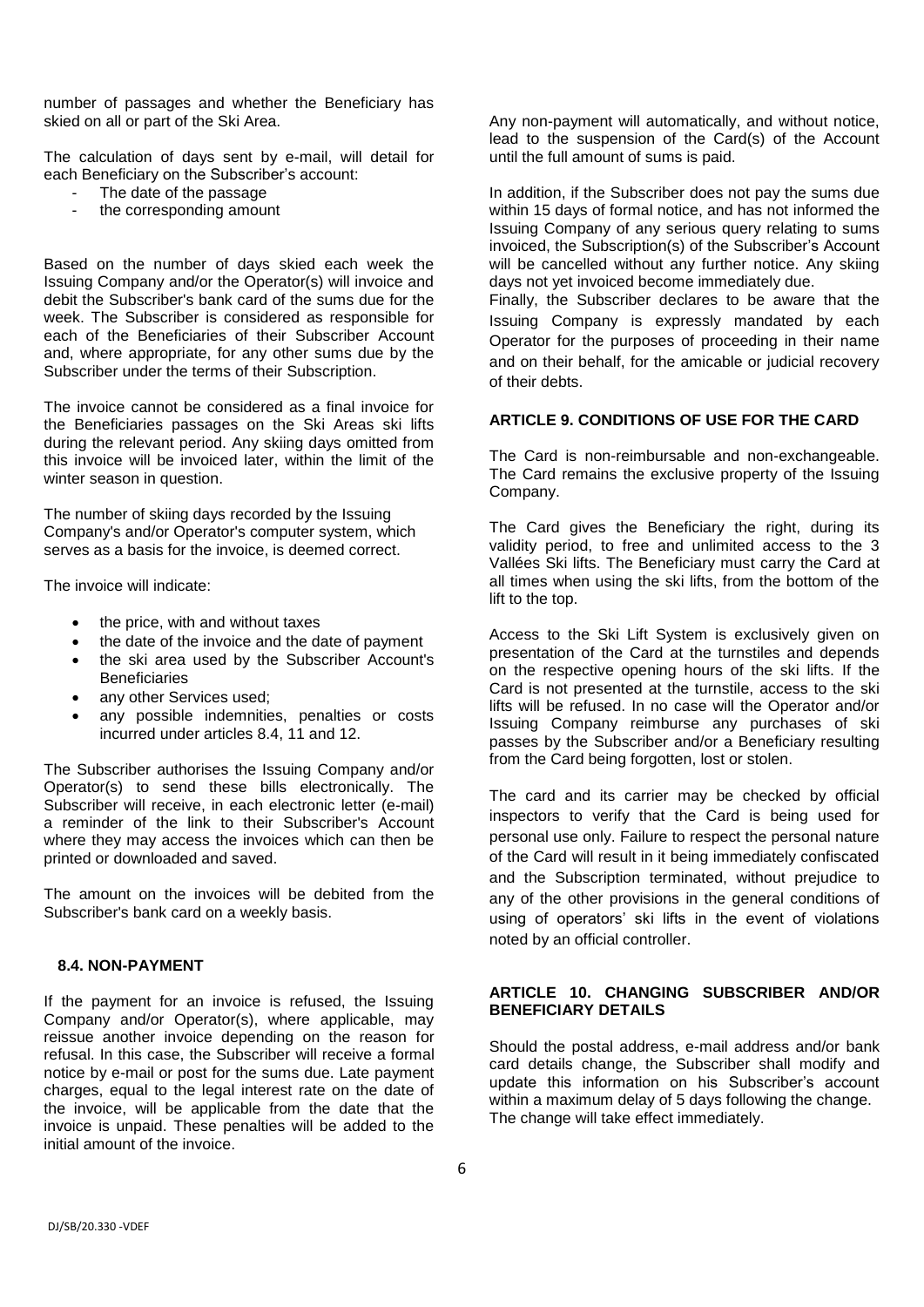**The non-respect of the arrangements mentioned above, or the cancellation by the Subscriber of the credit card payment authorisation, implies immediate cancellation of the Subscription(s) of the Subscriber's Account.**

## **ARTICLE 11. LOSS OR THEFT OF THE CARD**

If the Card of a Beneficiary is lost or stolen, the Subscriber or Beneficiary must inform Customer Services as soon as possible, either by phone or via the website.

In addition, the Subscriber or Beneficiary can declare a loss or theft at one of the Issuing Company's and/or Operator(s)'s sales points. The Card will then be cancelled and no longer be valid for use.

For a new Card to be issued, the Subscriber must apply to Customer Services. The Subscriber hereby acknowledges that a processing fee at current rates will be charged to their account on the following week's invoice.

The Issuing Company and/or Operator(s) will send the new Card to the Subscriber, by post within a maximum of 12 days. The new Card can also be given directly to the Beneficiary at one of the Issuing Company's and/or Operator(s)'s) 3 Vallées Liberty sales points, if the loss or theft was declared on-site.

If the Subscriber recovers the Card that was declared lost or stolen, they must return it to the Issuing Company by registered post.

# **ARTICLE 12. DEFECTIVE CARD**

If the Card dysfunctions or has a technical problem, the Issuing Company will, as soon as possible and at their expense, replace the defective Card from the date the defective card is returned.

However, if, after verification, the Beneficiary is held responsible for the defective Card, the Issuing Company will invoice the Subscriber a sum at the current fee towards the cost of the replacement card.

The defective Card will be replaced by the Issuing Company who issued the initial Card.

### **ARTICLE 13. CUSTOMER SERVICES**

For any commercial or technical questions, the 3 Vallées Liberty Card Issuing Companies' Customer Services can be contacted:

 **For S3V (Courchevel / La Tania / Méribel-Mottaret)**

- by phone on +33 (0)4 79 08 20 00 (local call rates apply from a landline in mainland France) under the conditions defined on the website,
- by post: S3V Direction Commerciale BP 40 - 73122 Courchevel Cedex - France
	- by email: conctact@s3v.com
- **For Méribel Alpina (Méribel / Brides les Bains)**
	- $\bullet$  by phone on  $+33$  (0)4 79 08 65 32 (local call rate applies from landlines in mainland France) under the conditions defined on the website,
	- by post: Méribel Alpina Direction Commerciale – 350 Route de Mottaret - 73550 – Méribel - France
	- by email: contact@meribel-alpina.com
- **For SEVABEL (Les Menuires-Saint Martin de Belleville)**
	- by phone on +33 (0)4 79 00 62 75 (local call rates apply from landlines in mainland France) under the conditions defined on the website,
		- by post: SEVABEL BP2 Les Menuires – 73442 Saint Martin de Belleville Cedex - France
	- **by** by email:
		- sevabel@compagniedesalpes.fr
- **For SETAM (Val Thorens)**
	- by phone on +33 (0)4 79 00 07 08 (local call rates apply from landlines in mainland France) under the conditions defined on the website,
	- by post: SETAM, 243 rue de la Lombarde, Val Thorens, 73440 Les Belleville, France
	- by email: forfaitinternet@valthorens.com
- **For STOR (Orelle)**
	- $\bullet$  by phone on  $+33$  (0)4 79 56 88 01 (local call rates apply from landlines in mainland France) under the conditions defined on the website,
	- by post: STOR Gare de la Télécabine – 73140 Orelle - France
	- by email: info@orelle.net

#### **ARTICLE 14. CANCELLATION**

## **14.1 CANCELLATION BY THE SUBSCRIBER**

The Subscriber can, at any time, request the full cancellation of their Subscription by sending a registered letter to Customer Services with return receipt requested. The Subscriber must give their contract references: full contact details, Subscriber Account number and number(s) of the Card(s) returned. When the cancellation request is received, the Issuing Company will send a cancellation confirmation e-mail (it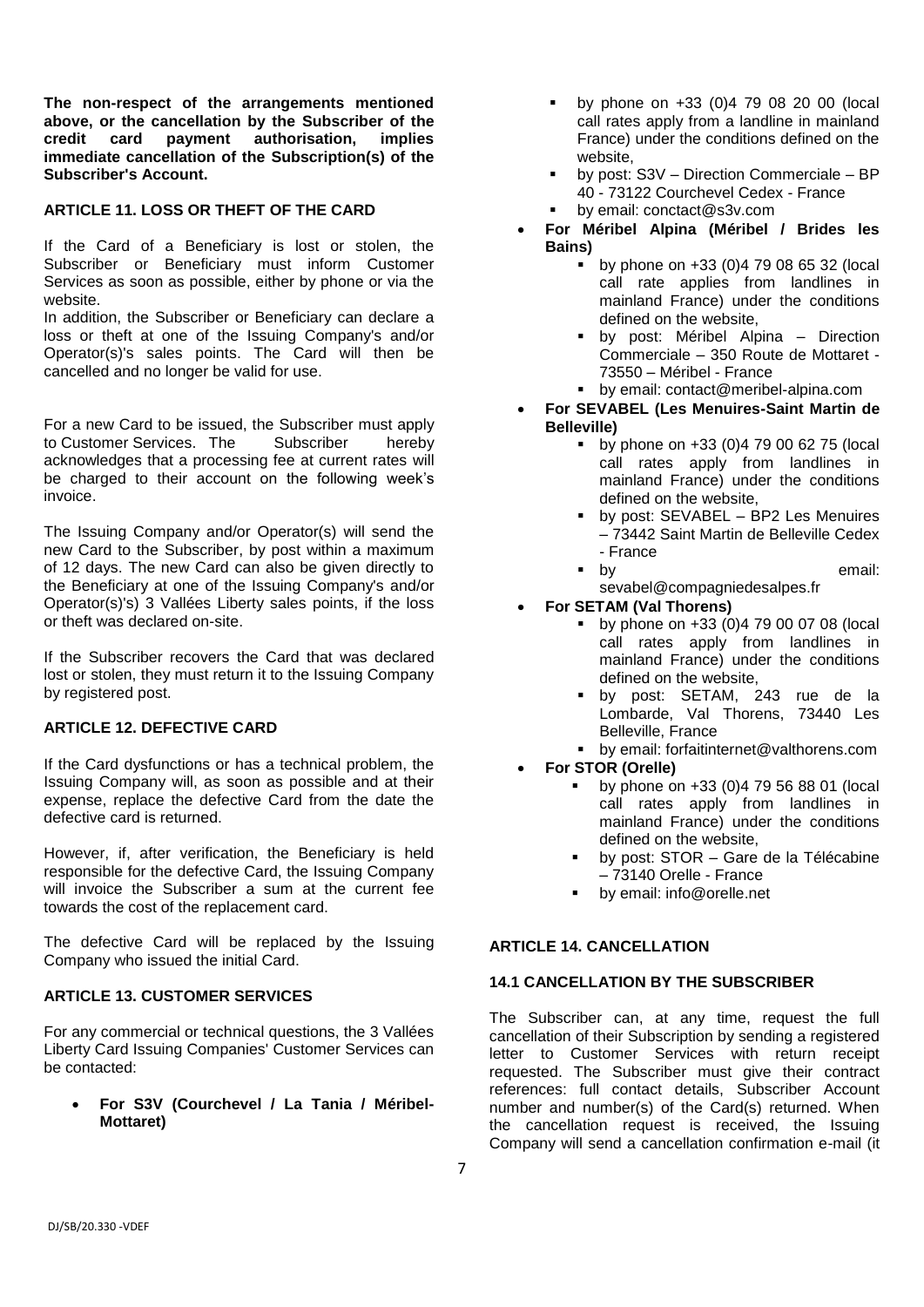is recommended that a copy of this confirmation is retained), and will cancel the Card(s) of the Subscriber's Account and the Beneficiaries of the Account will no longer be able to benefit from the advantages of the Card(s) unless they register for a new Subscription.

The cancellation will take effect on the date indicated by the Subscriber when they send notification, and at the earliest, or if no date is indicated, two (2) working days after receiving the cancellation notice.

If the Subscriber cancels their Subscription, the Subscriber does not have the right to any reimbursement or indemnities. A confirmation will be sent to the Subscriber by e-mail. Any skiing days used after the cancellation date as defined above, are due by the Subscriber.

In addition, except in case of force majeure as defined by Article 1218 of the French Civil Code, in the event of the Company's failure to provide the services on the date or within the period indicated to the Subscriber or, , at the latest thirty (30) days after the conclusion of the contract, the Subscriber may terminate the contract, by registered letter with acknowledgment of receipt or in writing, if, after having ordered, under the same conditions, the Issuing Company to provide the services within a reasonable additional period, the latter has not been carried out within that period. The contract shall be considered terminated upon receipt by the Issuing Company of the letter or writing informing it of such resolution, unless the Issuer has carried out the order in the meantime. The Subscriber may immediately terminate the agreement when the Issuing Company refuses to provide the benefits or fails to fulfill its obligation to provide the services on the date or within the period specified to the Subscriber, and that date or that deadline constitutes for the Subscriber an essential condition of the contract. This essential condition results from the circumstances surrounding the conclusion of the contract or an express request from the Subscriber prior to the conclusion of the contract (Article L216-2 of the Consumer Code).

#### **14.2 CANCELLATION BY THE ISSUING COMPANY**

The Issuing Company retains the right to cancel in full the Subscription(s) before the renewal date and the Card(s) if the Subscriber and/or one of the Beneficiaries of the Subscriber's Account does not respect one of the obligations to which they are liable under the terms of these general conditions of Subscription and/or the general terms and conditions of use of the operators' ski lifts, in particular in the case of:

 fraudulent use: non-respect of the nominative and personal nature of the Card

- fraudulent or false declarations: false declarations or presentation of false documents when the Card was issued or reissued
- violating these general conditions of Subscription and the general conditions of using the Ski Area lift system and any behaviour contrary to public order and good moral standards
- payment defaults, whether it be owed to the Issuing Company and/or one or more of the other Operators.

And as such, without the Subscriber being able to request any form of reimbursement, even partial, or any form of damages for this prejudice.

Operators reserve the right to refuse any Subscription of a Subscriber who has already been subject to a cancellation by one of the five Operators.

The Subscriber and/The Beneficiaries will be informed by e-mail that their Card has been invalidated and informed of the reasons for this invalidation.

# **ARTICLE 15. RESULTS OF THE CANCELLATION**

# **15.1. RETURNING THE CARD**

If the subscription is cancelled, regardless of the reason, the Subscriber must return the invalid Card(s) in their possession and/or in possession of the Beneficiaries of the Subscriber's Account to the Issuing Company.

# **15.2. UNPAID SUMS**

If the subscription is cancelled, regardless of the reason, the Issuing Company will invoice unpaid sums due for the Subscription, including skiing days used. Any late payment fees as detailed in article 8.4, will be added to these sums, if applicable.

# **ARTICLE 16. CLAIMS**

Claims must be sent via the website using the Subscriber's Account or directly to Customer Services within 15 days of the event to which the claim relates, without prejudice to the legal deadlines and procedures for mediation or taking legal action under the conditions set out in Article 22 below.

# **ARTICLE 17. LIABILITIES**

The Issuing Company is responsible for the proper performance of the obligations resulting from the contract concluded online, whether these obligations are to be performed by itself or by other service provider,